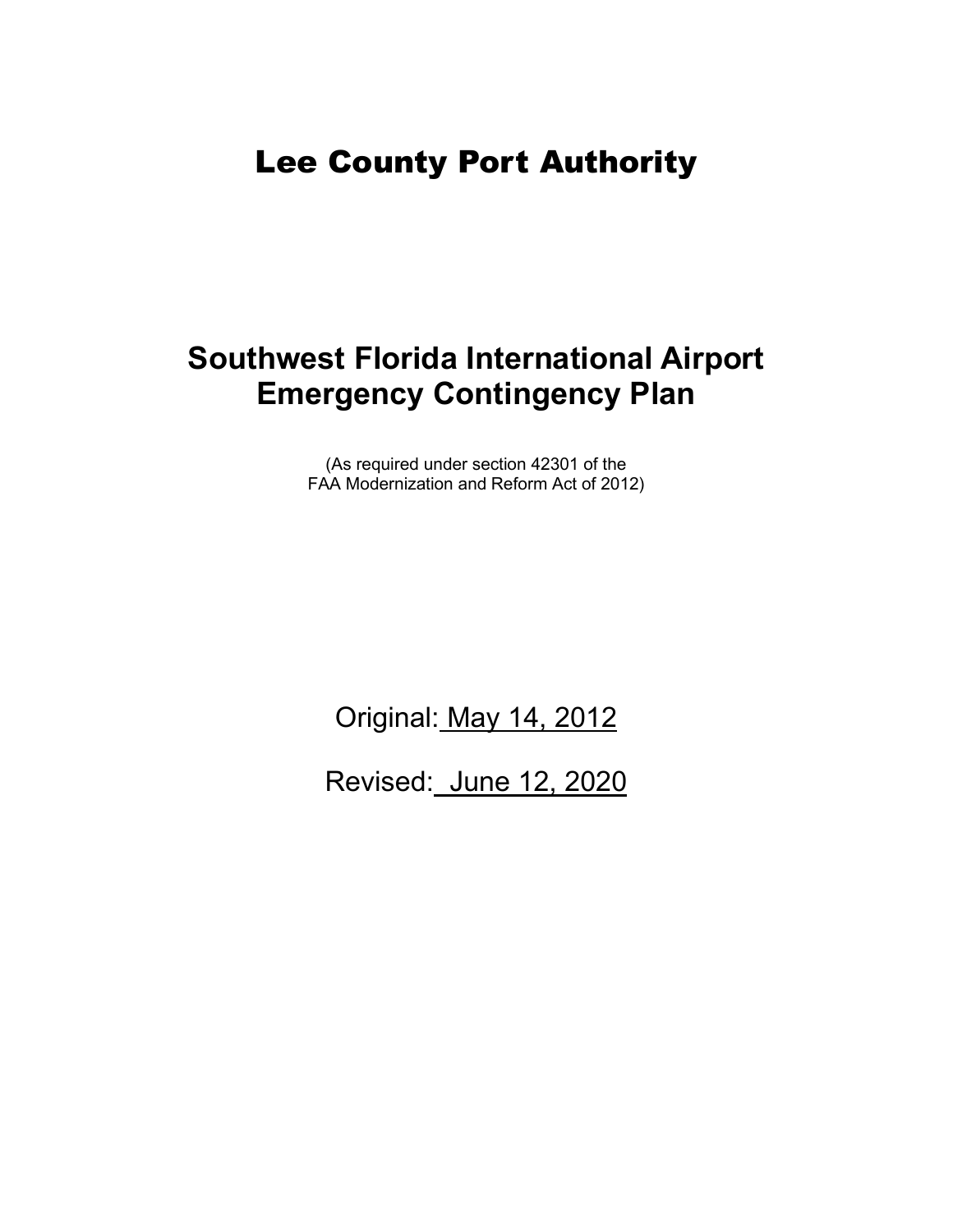# **Table of Contents**

| Plan to Provide for the Deplanement of Passengers Following Excessive Tarmac Delays  1                                                      |
|---------------------------------------------------------------------------------------------------------------------------------------------|
| Plan to Provide for the Sharing of Facilities and Make Gates Available in an Emergency 2                                                    |
| Plan to Provide a Sterile Area Following Excessive Tarmac Delays<br>for Passengers Who Have Not Cleared US Customs and Border Protection  4 |
|                                                                                                                                             |
|                                                                                                                                             |
|                                                                                                                                             |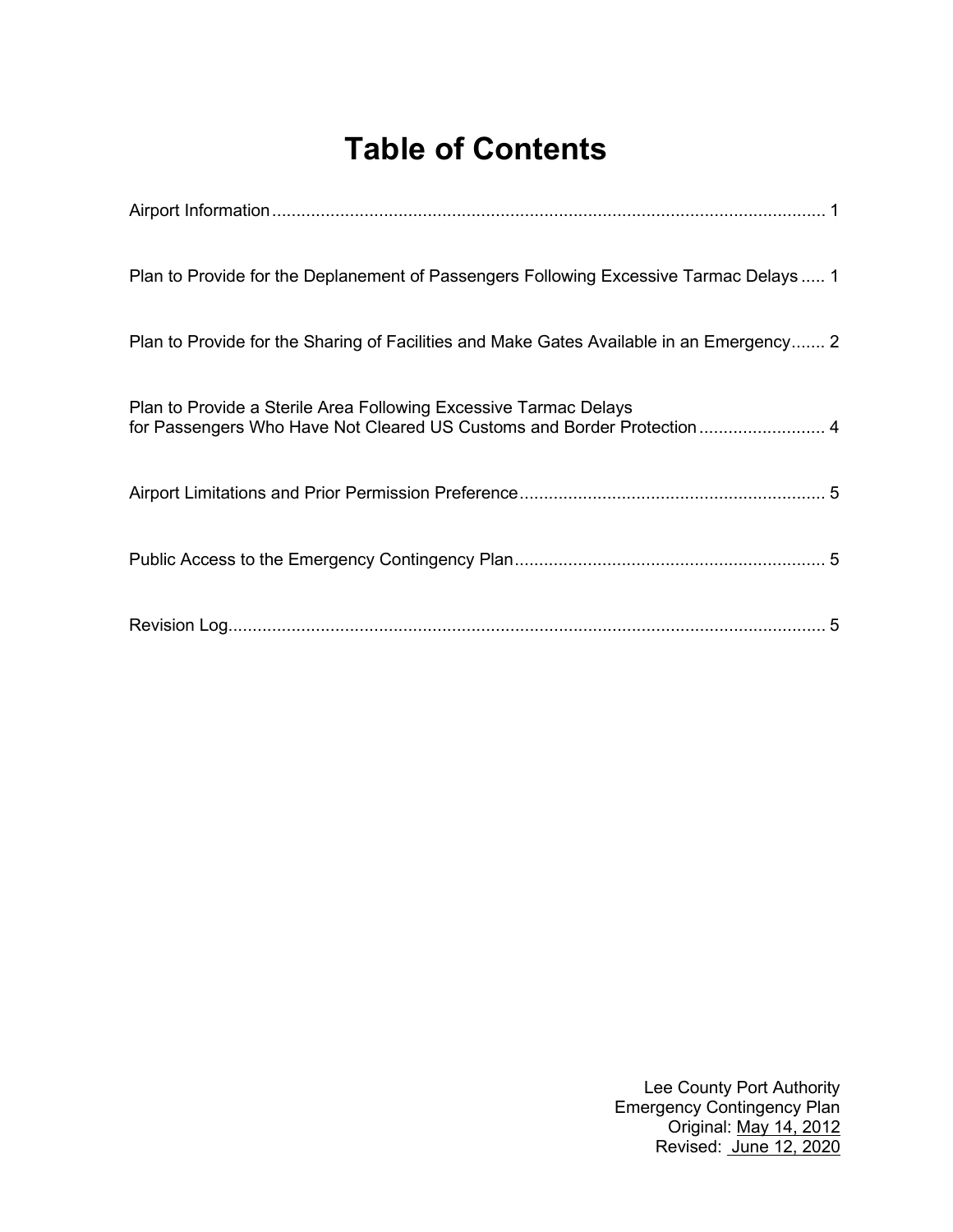# **Southwest Florida International Airport Emergency Contingency Plan**

The Lee County Port Authority (Port Authority) operates Southwest Florida International Airport (the airport) and maintains this Emergency Contingency Plan pursuant to §42301 of the Federal Aviation Administration (FAA) Modernization and Reform Act of 2012.

Questions regarding this plan can be directed to Gilbert Forgays III, Director of Operations and Safety, at giforgays@flylcpa.com. The Port Authority is filing this plan with the Department of Transportation because it operates a commercial service airport that may be used by an air carrier described in USC 42301(a)(1) for diversions.

This plan describes how, following excessive tarmac delays and to the extent practicable, the Port Authority will:

- Provide for the deplanement of passengers;
- Provide for the sharing of facilities and make gates available at the airport; and
- Provide a sterile area following excessive tarmac delays for passengers who have not yet cleared United States Customs & Border Protection (CBP).

#### <span id="page-2-0"></span>**Airport Information**

| Name of Airport:                         | Southwest Florida International Airport (RSW)             |
|------------------------------------------|-----------------------------------------------------------|
| 24-hour Contact Information for Airport: | Airport Communications Center (239) 590-4810              |
| Title of Person Preparing the Plan:      | Gilbert Forgays III, Director of Operations and<br>Safety |
| Date of Submission of Plan:              | May 14, 2012                                              |
| <b>Airport Category:</b>                 | Medium Hub                                                |

#### <span id="page-2-1"></span>**1. Plan to Provide for the Deplanement of Passengers Following Excessive Tarmac Delays**

The Port Authority owns and maintains 27 passenger loading bridges. Airlines that have a need for a loading bridge to deplane passengers are required to furnish an operator.

Airline staff may call the Airport Communications Center 24 hours a day, 7 days a week for loading bridge requests. The table below identifies the ground support equipment available on the airfield (most equipment is owned by the airlines and/or ground handlers) as of June 12, 2020.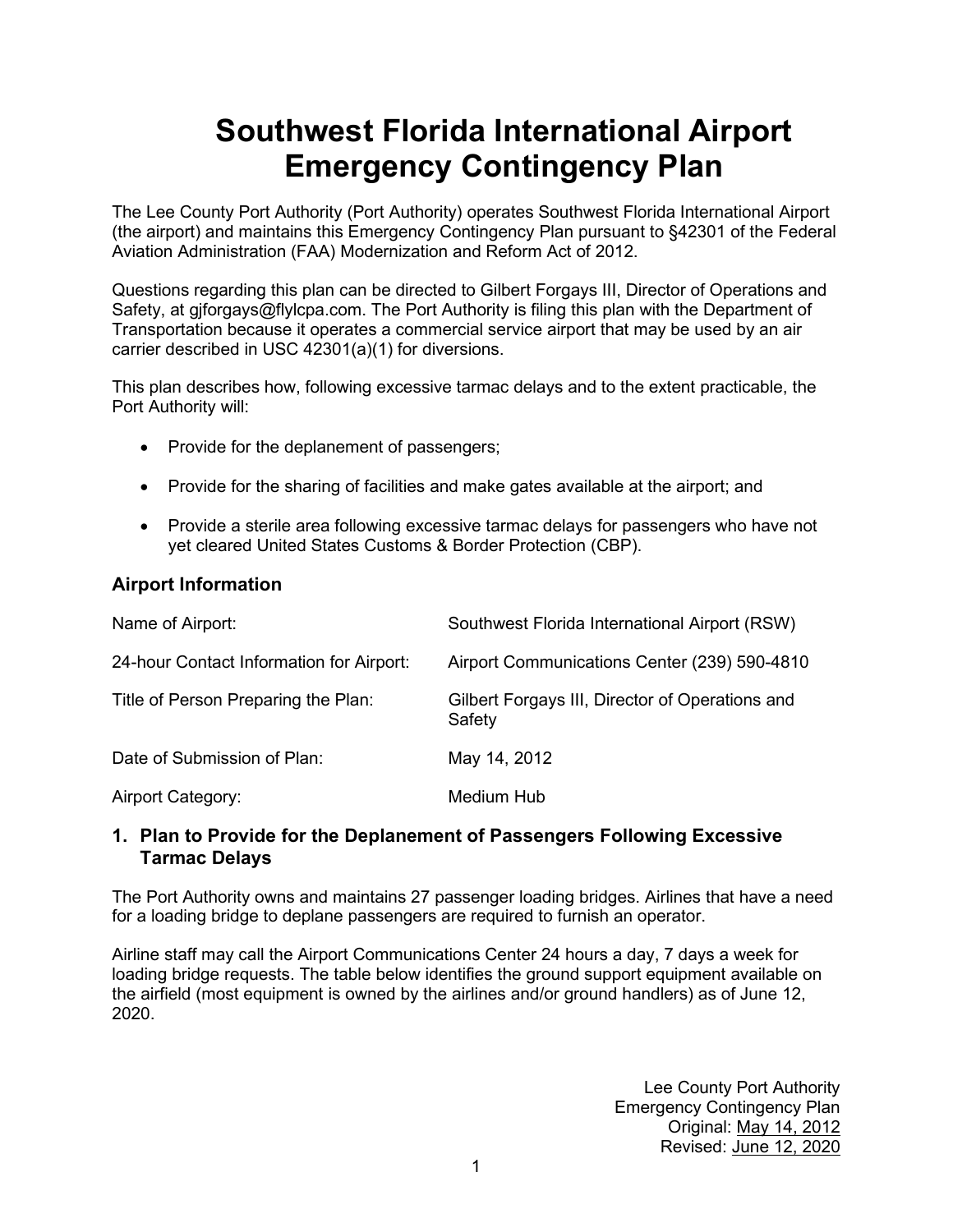| <b>Equipment on the Airport</b>               |                         |  |                     |                |  |  |
|-----------------------------------------------|-------------------------|--|---------------------|----------------|--|--|
| Air Start / AC Cart / GPU                     |                         |  | <b>Tow Bars</b>     |                |  |  |
| <b>Air Start</b>                              | 10                      |  | A220                | $\overline{1}$ |  |  |
| <b>AC Cart</b>                                | 9                       |  | A319/320/321        | 15             |  |  |
| <b>GPU - 400hz</b>                            | 14                      |  | A300                | $\overline{2}$ |  |  |
| <b>GPU-28V</b>                                | 4                       |  | A330/340            | $\overline{2}$ |  |  |
|                                               |                         |  | <b>B717</b>         | $\mathbf 1$    |  |  |
| <b>Air Stairs</b>                             |                         |  | <b>B727</b>         | 1              |  |  |
| Widebody                                      | 6                       |  | <b>B737</b>         | 19             |  |  |
| Narrowbody                                    | 17                      |  | <b>B747</b>         | 1              |  |  |
| <b>Regional</b>                               | $\overline{3}$          |  | <b>B757</b>         | 8              |  |  |
|                                               |                         |  | <b>B767</b>         | 5              |  |  |
|                                               |                         |  | <b>B777</b>         | 3              |  |  |
| <b>Other Equipment</b>                        |                         |  | <b>B787</b>         | 1              |  |  |
| <b>Disabled Passenger Lift</b>                | $\overline{\mathbf{4}}$ |  | <b>CRJ 200</b>      | $\mathbf 1$    |  |  |
| <b>Push Back</b>                              | 34                      |  | CRJ 700/900         | 5              |  |  |
| <b>Towbarless Tug for G650</b><br>and Smaller | $\overline{3}$          |  | <b>DC-10/MD-11</b>  | $\mathbf{1}$   |  |  |
| <b>K-Loader</b>                               | 12                      |  | EMB 135/145         | $\overline{2}$ |  |  |
|                                               |                         |  | EMB 170/175/190/195 | 8              |  |  |
|                                               |                         |  | <b>Falcon 10/20</b> | 1              |  |  |
|                                               |                         |  | <b>MD 80/90/DC9</b> | $\overline{2}$ |  |  |
|                                               |                         |  |                     |                |  |  |

<span id="page-3-0"></span>**2. Plan to Provide for the Sharing of Facilities and Make Gates Available in an Emergency**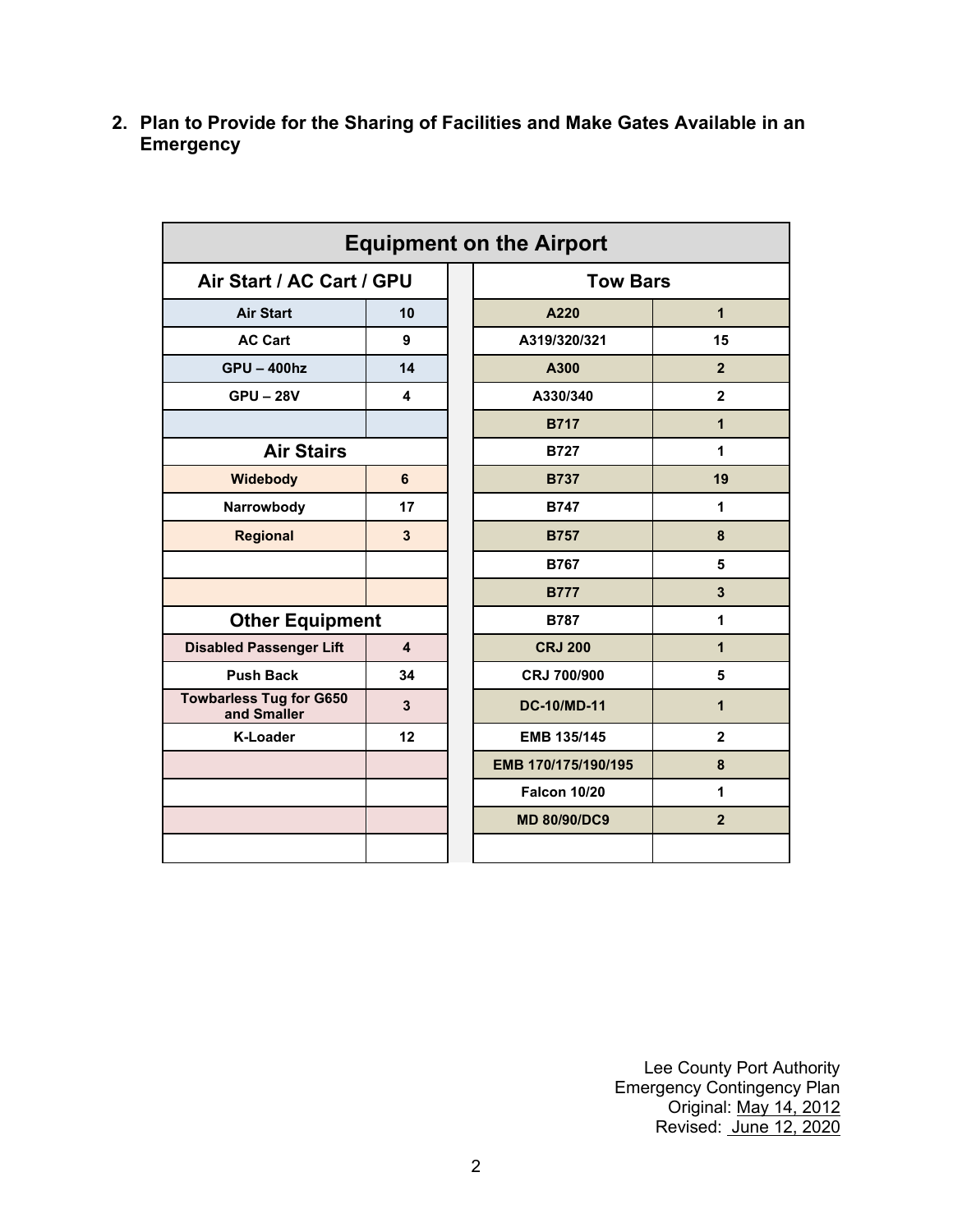#### **Preferential Use**

Approximately 18 of the 27 passenger loading bridges owned and maintained, but not operated by the Port Authority, are assigned to individual signatory airlines for their preferential use under the Port Authority's Airline Use Agreements. The remainder of the loading bridges are not assigned for preferential use, and are considered "common use."



The Port Authority will direct preferential airlines in coordinating with airlines that do not have preferential use gates, to make gates and other facilities available to an air carrier seeking to deplane at these preferential use gates during periods the gates are not in use or scheduled to be in use, to the maximum extent practicable, and pursuant to such Airline Use Agreements.

#### **Hard Stands**

Several hard stand positions exist on the airport and may be used by an air carrier at their request. The priority for parking positions (as depicted on the diagram) is: (1) Preferential Gate; (2) Gate on the same concourse; (3) Gate on any concourse; (4) Holding spot D1A; (5) Holding Spot B1A; (6) Holding Spot B1B; (7) Holding Spot R1; (8) Holding Spot R2;



(9) Gate D9; (10) Taxiway G3; (11) Taxiway H; (12) Taxiway K; (13) North Ramp (not depicted).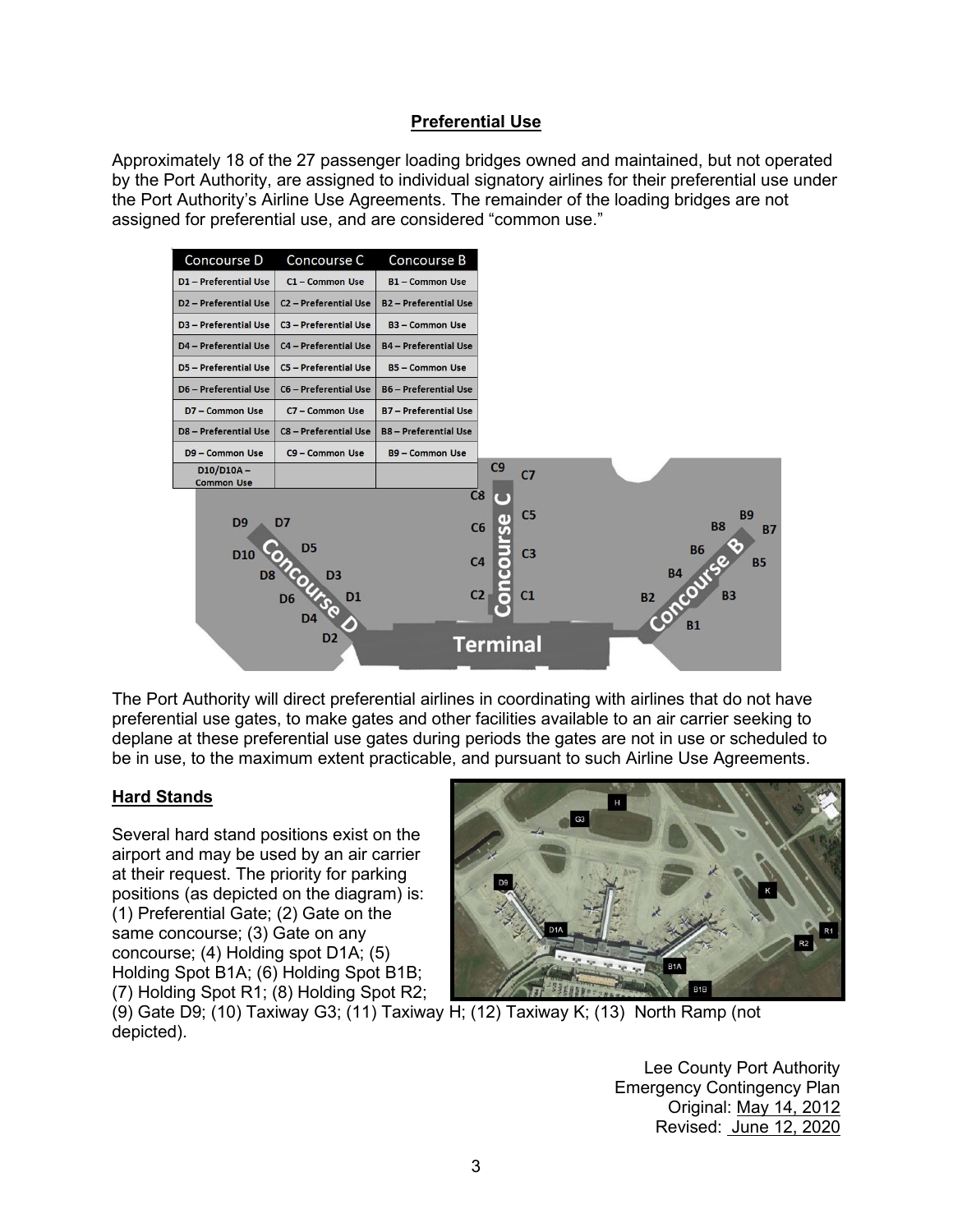If requested by an airline, the Port Authority may approve an airline's request to deplane passengers from remote parking positions as long as the airline demonstrates its ability to maintain passenger safety and the ability to transport their passengers to the airline's desired location. Due to this, the airport should not receive an aircraft larger than a B747-400 because of the lack of air stairs and tow bars available to safely deplane the passengers.

### <span id="page-5-0"></span>**3. Plan to Provide a Sterile Area Following Excessive Tarmac Delays for Passengers Who Have Not Cleared US Customs and Border Protection**

The airport terminal has a defined Federal Inspection Services (FIS) sterile area capable of accommodating up to 434 international passengers (see diagrams below). The Port Authority will coordinate with local United States Customs and Border Protection (USCBP) officials to allow international passengers who have not yet cleared USCBP to be deplaned into these sterile areas following an excessive tarmac delay. All actions related to the aircraft, persons and cargo on board will be coordinated with USCBP.

#### **Reporting Requirements for all International Flight Diversions:**

Per USCBP, the following information shall be provided by the diverting airline to USCBP as soon as possible:

- a. Flight number, original destination and passenger count;
- b. Departure location, estimated time of arrival (ETA) at original airport, ETA at diverted airport and actual block time;
- c. Type of security at the gate to ensure passengers remain on board, or if deplaned, remain in the secure/sterile area while awaiting USCBP processing and clearance;
- d. Any type of special requests/needs by the pilot, passengers or assistance offered by USCBP personnel;
- e. In the event of an emergency (medical or other situation), appropriate action(s) will be taken and USCBP will be notified;
- f. Additional informational updates for the aircraft (e.g., aircraft fueling, new departure time), as required;
- g. Closeout information pertaining to flight departure time.